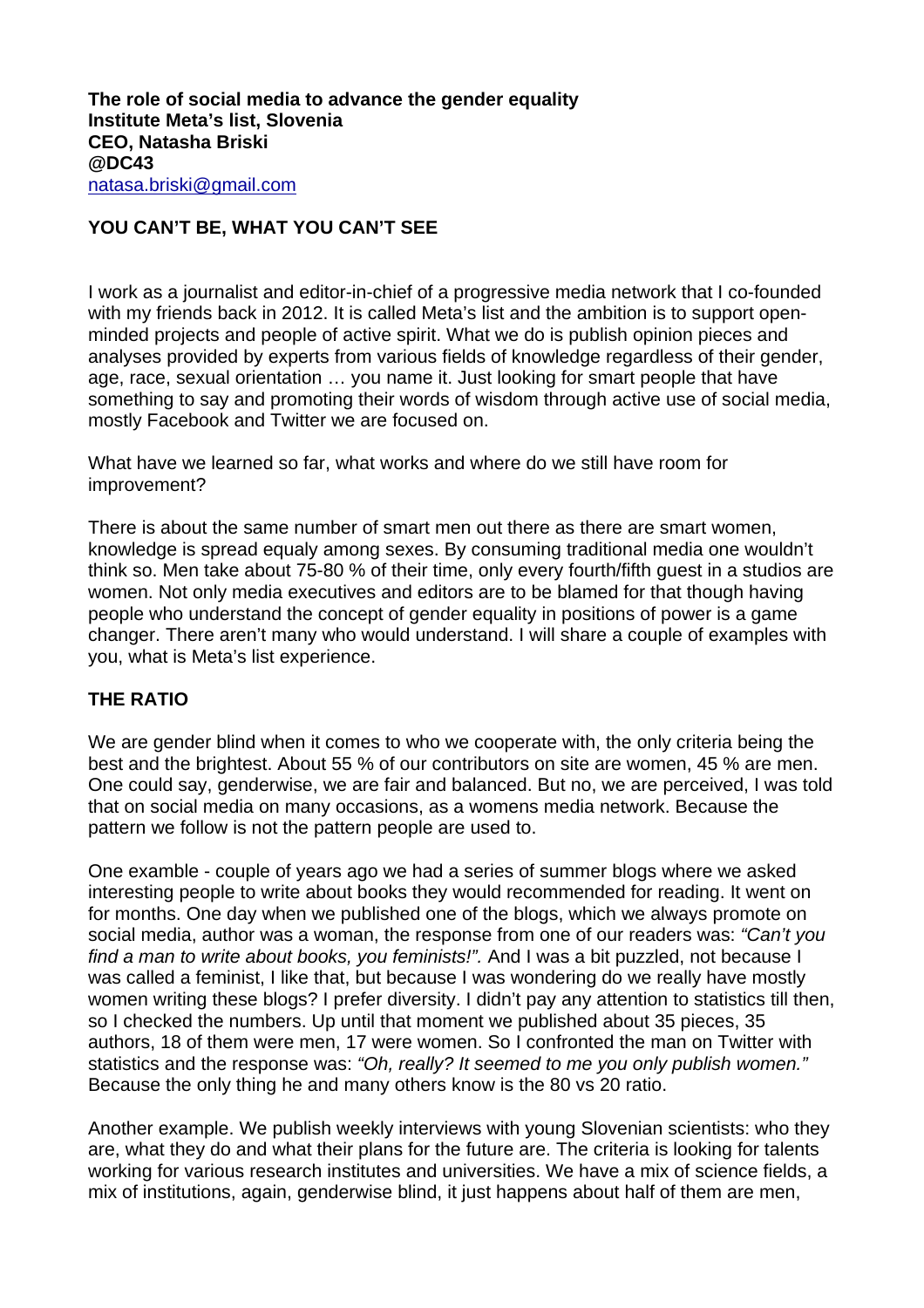half are women. And yet, sometimes people refer to that as: *"You know, that segment you have, promoting female scientists."* We have no such segment, just a gender ratio among contributors that is different from what people are used to in most of the media.

Exactly two years ago we partnered with an international agency Kliping which monitors traditional and digital media. We started analysing most watched slovenian TV news shows on a montly basis. How many female and male experts they host in their studios and what topics are they most often asked to share an opinion on. Results are as they are, average ratio - 75-80 % of all guests are men, every fourth/fifth guest is a woman. Hard topics are mostly reserved for male guests whereas women get a chance when talking about culture, the weather, social issues etc. We understand that the numbers don't tell the whole story, but nevertheless they are not to be dismissed just like that. So we regularly tweet about that. And what a joy!

Every time we "dare" tweet or facebook results of media gender ratio analyses we get hammered online. Everytime. Huge majority of responses we get are from male Twitter users, who are much more combative as female users, much more willing to confront and who complain constantly how things are really not as bad as the numbers show. Now me, I see those battles as an opportunity to raise awareness, they help me expose even more bad practices, I test public mood, share links I consider worth reading on the topic, engage in conversation, grow my Twitter followership … all in all, sort of a win win situation. If the conversation gets too ugly, I block or mute people.

No matter how hard it is we intend to keep pushing for greater accountability and action on gender equality via social media. That's what social media are very good for. Awareness raising.

## **BUILDING CONFIDENCE**

In all that time, two years worth of analyses, two years of constant Twitter fights and Facebook bruises, the ratio of the number of female experts on TV has not changed (yet), but, what changed is by exposing those numbers on social media, and we do have quite a reach, TV channels became more and more aware of our analyses, first they were ignoring us, then they started paying more attention to who they invite to be their guests, some of them are really trying hard, also calling us for informations about potential female guests. I consider that to be a step forward and have no doubt the numbers will start changing as well.

Lower representation of women in traditional media organisations is a worrysome thing, because it also silences women's voices online. And women's voices have proven to be fundamental to advance women's rights at all levels.

As I said at the beginning, it's not all media's fault.

One of the lessons learned so far managing Meta's list media network has also been - it takes our editorial team a lot more time and energy to convince women to speak up than it is the case with men. Can be explained but if we want to be heard in decision-making processes, we need to have an opinion and we need to be willing to share it publicly.

There are some real obstacles women face being opinionated on social media and there's so much noise that sometimes I worry it scares my fellow female Twitter users away. Truth be told women do not feel at home when fighting erupts on social media, they keep telling